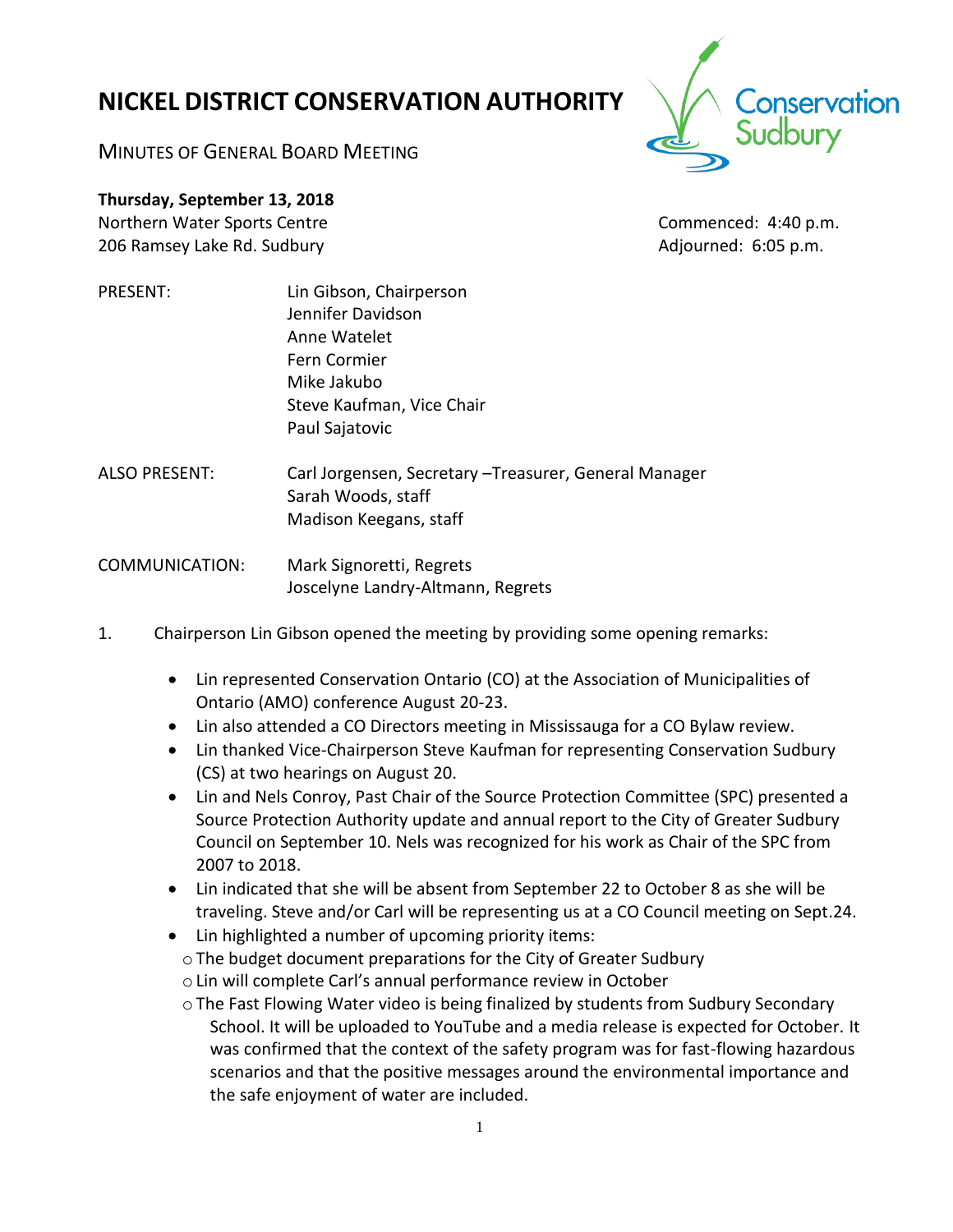- $\circ$  An event is being planned to celebrate the completion of the Lake Laurentian Conservation Area sign project. The new target date is the afternoon of October 12.
- o Madison Keegans (Source Protection Program Manager), Carl and Lin will be attending the Latornell Conservation Symposium in November. Nels Conroy will be presented with a Leadership Award in recoginition of his career of environmental work including his role as Chair of the Source Protection Committee.
- oCO is anticipating meetings / updates from the Ministry of the Environment, Conservation and Parks, as well as the Ministry of Natural Resources and Forestry for clarification regarding portfolio changes.
- 2. No declarations of conflict were made.
- 3. Adoption of Agenda

### **Resolution 2018-60 Kaufman - Jakubo**

*That the agenda for the September 13, 2018 General Board Meeting be adopted as circulated.* 

### **Carried**.

# 4. Adoption of Minutes of Previous Meetings

Member Kaufman asked for an update re: proposed closed hours at the Conservation Areas. Carl indicated that he is still conducting research and discussing with colleagues and will prepare a report for the Board at a later date.

### **Resolution 2018-61 Sajatovic - Davidson**

*That the minutes of the June 14, 2018 General Board Meeting, as duplicated and circulated be approved.*

C**arried**.

# 5. Sudbury Source Protection Authority

*That we now leave the meeting of the General Board of the NDCA and commence a meeting of the Sudbury Source Protection Authority.*

# **Carried.**

# **Resolution 2018-62 Kaufman – Watelet**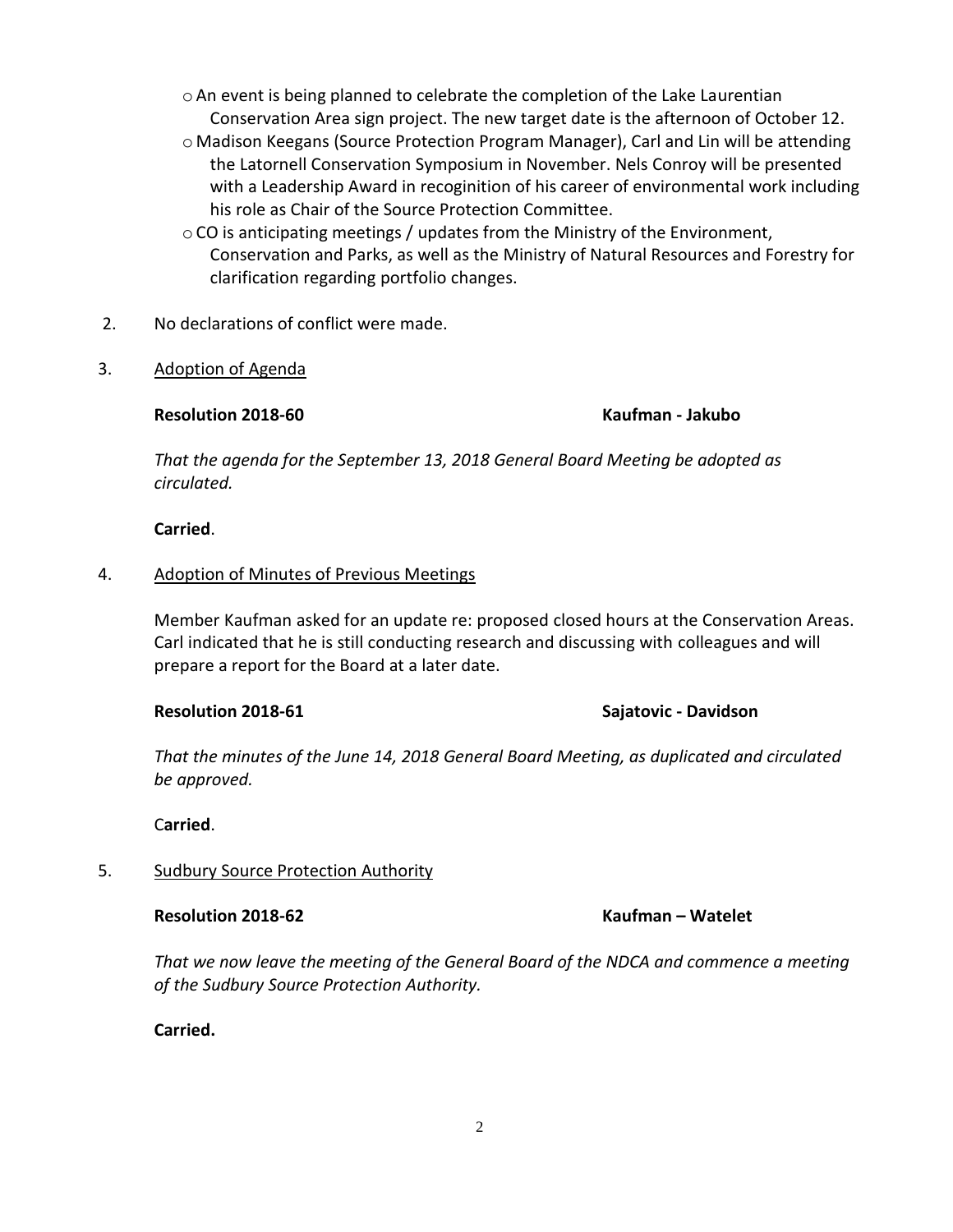### a) Appointment of two new Committee Members

The Sudbury Source Protection Committee has proposed two new committee members to fill vacancies. As per *Ontario Regulation 288/07* these new members must be appointed by the Source Protection Authority. A report prepared by Madison Keegans was circulated that describes the process taken to select the members and outlines the experience of the two proposed candidates.

### **Resolution SPA 2018-10 Watelet – Jakubo**

*That the Source Protection Authority Appoints Municipal Representative Mike Jensen to the Sudbury Source Protection Committee effective immediately.* 

*Further,*

*That the Sudbury Source Protection Authority appoints Public Member at Large Representative Robert Alemany to the Sudbury Source Protection Committee effective immediately.*

### **Carried.**

### b) Adjournment and return to NDCA General Board Meeting

### **Resolution SPA 2018-11 Cormier – Sajatovic**

*That we do now adjourn the meeting of the Sudbury Source Protection Authority and return to the meeting of the General Board of the NDCA.*

### **Carried.**

- 6. General Business
	- a) Section 28 Report

A report describing the S.28 and S.29 permits for June, July and August 2018 was distributed. The new section 29 permit list those issued for activities undertaken on Conservation Authority lands.

### **Resolution 2018-63 Watelet - Cormier**

*That the Report for permits issued under Section 28 and Section 29 of the Conservation Authorities Act for June, July and August 2018 is received.*

**Carried.**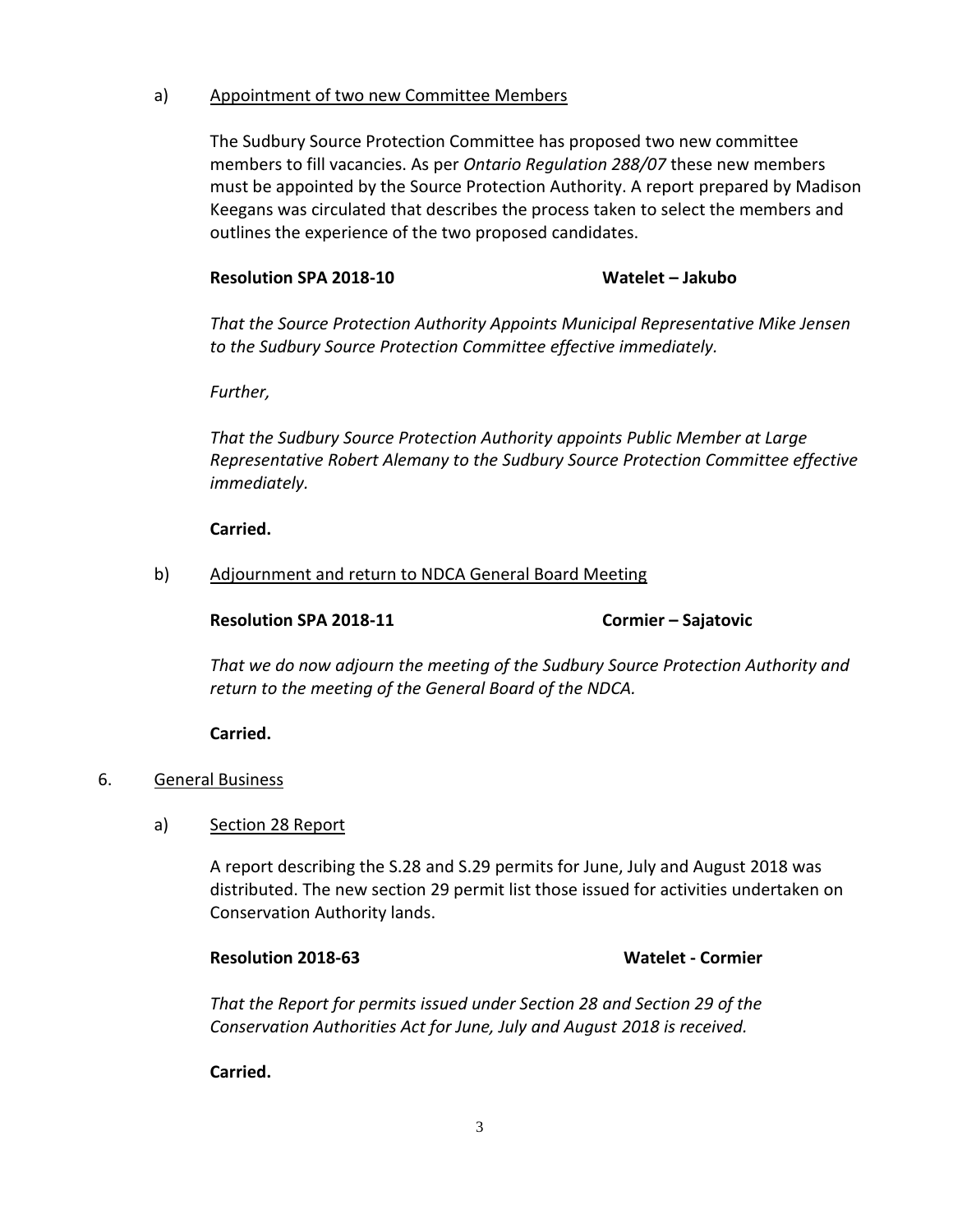### b) Regulations Review Committee report

Steve Kaufman chaired the Regulations Review Committee hearing on August 20 and gave a brief overview of the outcomes.

### **Resolution 2018-64 Jakubo – Watelet**

*Given that the Regulations Review Committee met with the applicants at a public hearing, and that the applicants and Authority staff were provided ample opportunity to explain their positions, to ask and respond to a variety of questions, and*

*That the Committee deliberated in-camera based on the information provided to them, and reached a decision at that time, therefore be it resolved* 

*That the application by Bernita Brkljacich for a permit to place fill at 1433 Byrnes Drive in Balfour Township is denied in accordance with the decision by the Regulations Review Committee at the hearing held on August 20, 2018.*

### **Carried.**

### c) Second reading of new Administrative By-Law

Carl highlighted specific sections for board review and received constructive feedback on numerous sections. Carl will draft suggested changes and circulate the revised bylaw in the next meeting's materials.

### **Resolution 2018-65 Davidson – Kaufman**

*Be it resolved that the draft Administration By-law 2018-01 is received for second reading.*

**Carried.**

### d) Draft Business Plan for CGS

An example of the 2017 Business Plan was circulated as a reference. The text for the 2018 business plan was also circulated; it includes more details as requested by the municipality. The Board provided feedback and suggested amendments. Carl will make those amendments prior to submitting to the CGS CFO.

**Resolution 2018-66 Watelet – Sajatovic**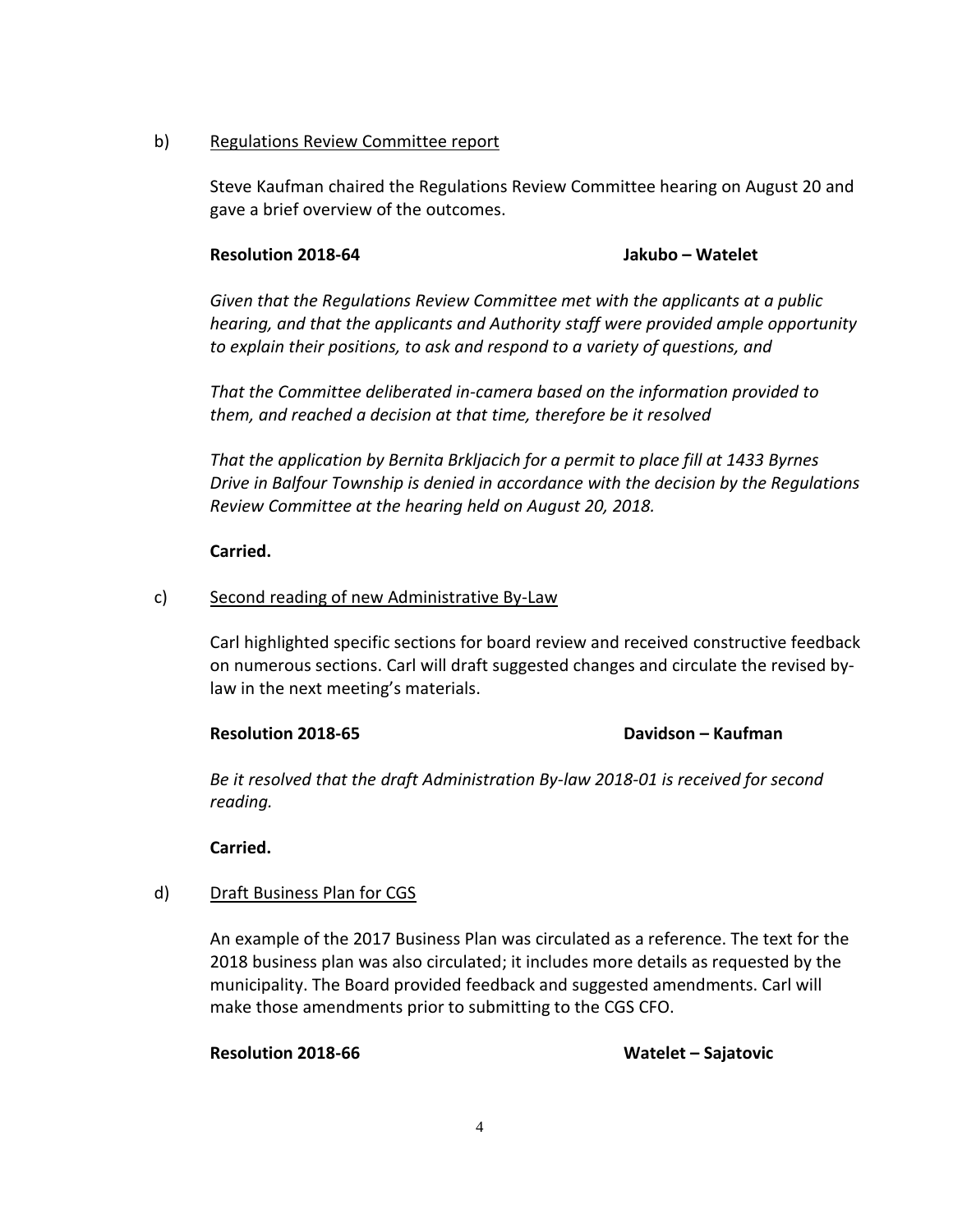### *Be it resolved*

*That the Business Plan text be approved as circulated and discussed, and further That the General Manager provides the text to the City of Greater Sudbury's CFO.*

### **Carried.**

### e) NDMP/DMAF update

Carl indicated that a formal announcement from MP Paul Lefebvre is expected soon regarding our successful application to NDMP (Natural Disasters Mitigation Program) for a project that includes updating the floodplain mapping for the Junction Creek watershed. Carl also indicated that the Authority has partnered with the City of Greater Sudbury on an expression of interest (EOI) to the Disaster Mitigation and Adaptation Fund (DMAF) for projects in the Junction Creek / Vermilion River watershed totaling more than \$22 M over 10 years. The portion is. We are waiting to hear back following the submission of the EOI; if successful that will be followed by a more detailed application. The Authority's component of this project would include just over \$8M worth of work on flood control infrastructure including dams.

### 7. In Camera Session

### **Resolution 2018-67 Watelet – Sajatovic**

*That we go in-camera at 6:40 pm.*

### **Carried.**

At 6:55 p.m. the Board ended the in-camera session with no resolutions forthcoming

### 8. New Business

a) NDCF AGM minutes and update (information only)

It was noted that Member Watelet's name was included as a Director in error and must be removed as she is not on the foundation's board at this time.

### b) Selection of Audit and Finance Committee meeting date

Member Jakubo indicated that the Audit and Finance Committee should aim to meet in late November or early December to be prepared to present to CGS Council in January. A preliminary budget is to be shared for review in late October or early November.